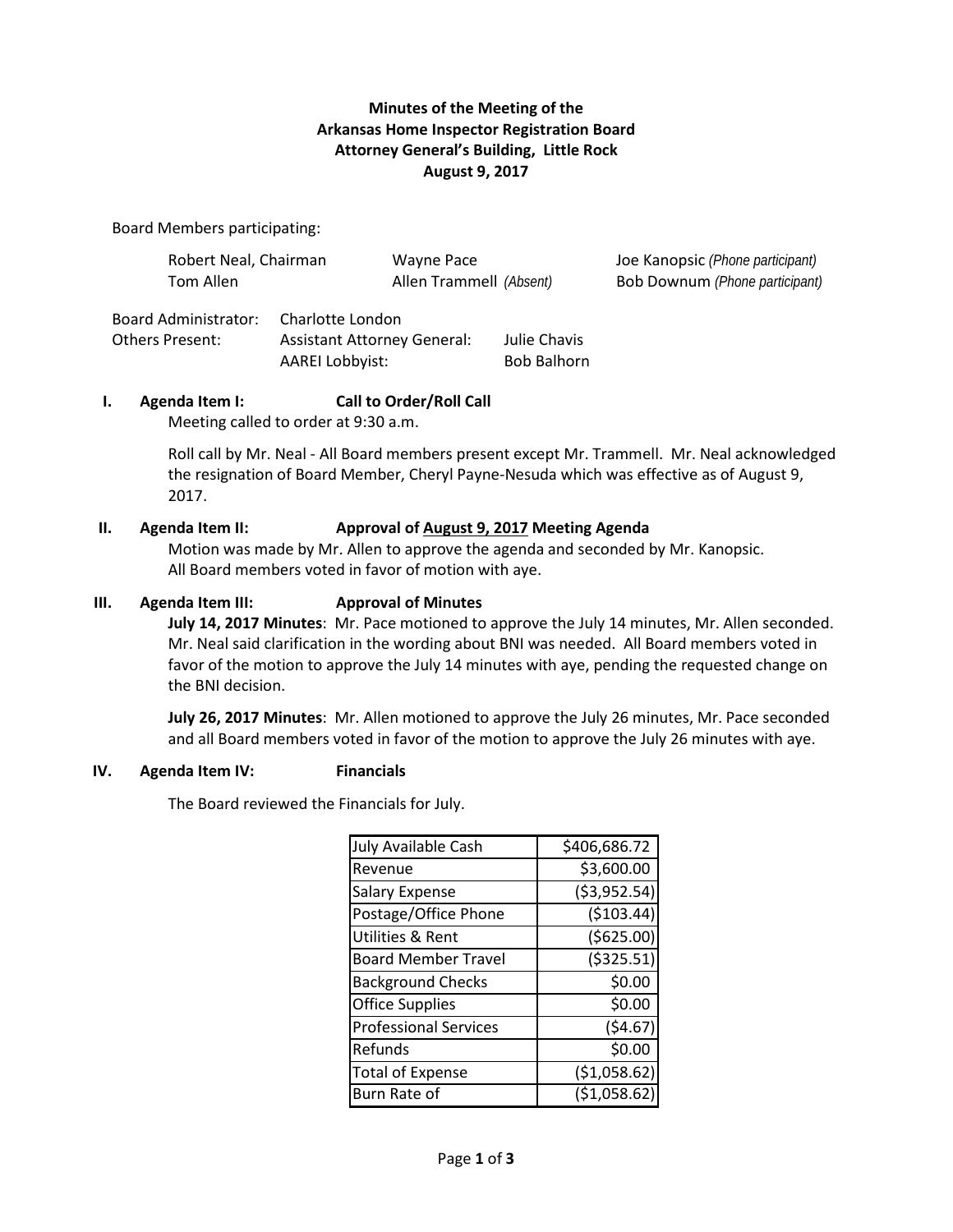Mr. Allen made a motion to approve the July Financials, Mr. Pace seconded and all Board members voted in favor of the motion with aye.

## **V. Agenda Item V: Review of New Applicants**

The Board reviewed two new applicants.

- 1. William (Billy) Bramlett
- 2. Jake King
- 1. Mr. Bramlett and 2. Mr. King Mr. Kanopsic made a motion to approve both applicants, Mr. Pace seconded and all Board members voted in favor of the motion to approve with aye.

# **VI. Agenda Item VI Status of Complaints**

## **1. OLD COMPLAINTS**

- a. Kyndal & John Wiles vs Ron Allen, HI-1583 *(2/2/2017-Notification letter mailed to Home Inspector, Mr. Allen responded by email dated 2/11/2017)* Mr. Neal is working on this complaint.
- b. Justin Hall *(The Engineer who has been performing home inspections without being registered with the state)* – Ms. Chavis is continuing to work on this ongoing complaint.
- c. John Williams, HI-1581 Ms. Chavis said she wants to close this complaint.
- d. Deborah Starr vs Curtis Gordon *(Not Registered)* The Board is waiting on additional information from the Real Estate Commission.
- e. Vicki Stephenson vs Nate Wilson, HI-1798 Mr. Neal is reviewing this complaint.
- f. Ms. London notified the Board that Dick Stoufer, HI-1108 had not sent in any home inspection report as required in his Consent Agreement. Ms. Chavis said she would send him a letter.

## **2. NEW COMPLAINTS**

- a. Cindy Conrade vs Grant Colclasure *(Not Registered) (July, 2017)* Mr. Neal asked Ms. London to send a letter of notification to Mr. Colclasure.
- b. Alton Darty, HI-1496 vs Billy Howard Young, Jr. *(Not Registered)*. Mr. Neal is waiting on additional information on this complaint.

## **VII. Agenda Item VII Continuing Education/Pre-Registration Courses**

- 1. All American Training Institute *(Pre-Registration Course Renewal Request)* Mr. Allen requested the application be tabled until next month.
- 2. Professional Home Inspection Institute *(2 CE Courses-Renewal Requests)* The Education Provider re-submitted two (2) CE courses with the changes requested by the Board from a previous meeting.
	- a. Exteriors 2 Hrs
	- b. Roofing 2 Hrs

Both courses were reviewed by Mr. Allen and he made a motion to approve the CE courses. Mr. Pace seconded and all Board members voted in favor of the motion to approve with aye.